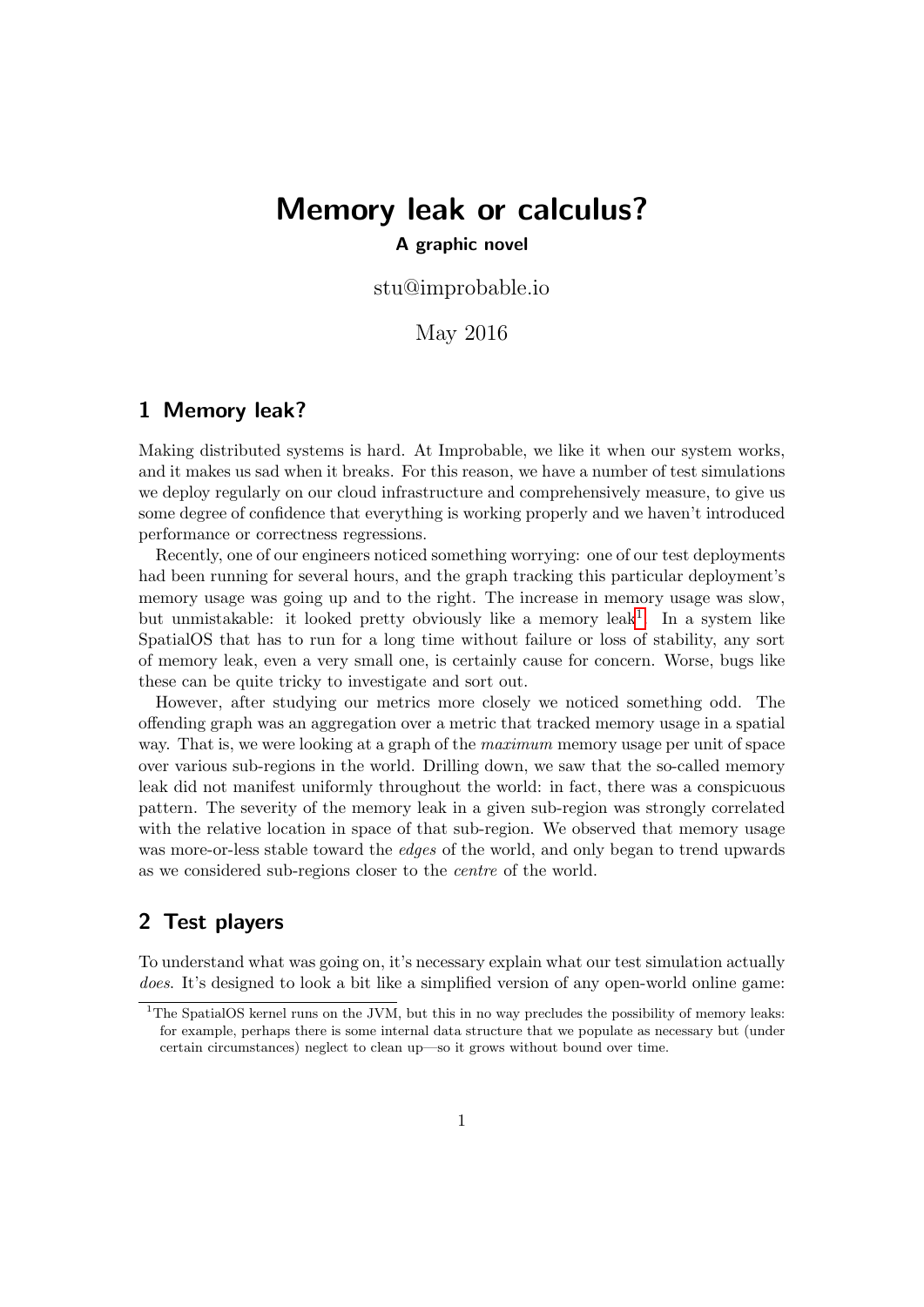we have a large world, filled with a thousand or so player entities controlled by dummy clients. These dummy clients connect from outside our cloud and, to SpatialOS, are indistinguishable from real clients controlled by actual humans—but they are automated. These "test players" are supposed to be reasonable simulacra of genuine players: they wander non-deterministically through the world, can observe each other, and SpatialOS has to carry out all the same data synchronisation work that would be necessary if they were real players.

What's important is exactly *how* these mock-players navigate the world. They start out distributed randomly throughout the world, and their subsequent behaviour is governed by the following steps:

- 1. Let the starting point  $x_i$  be the player's current position in the world.
- 2. Pick a destination point  $x_{i+1}$  uniformly at random in the world.
- 3. Proceed from  $x_i$  to  $x_{i+1}$  at a fixed speed.
- 4. Upon reaching  $x_{i+1}$ , go back to step 1.



Figure 1: An example of a path a test player might take through the world.

Assuming this process repeats forever: on average, where can we expect the players to end up? That is, sampling a player's position at an arbitrary time gives rise to some probability distribution over the world itself—what does this distribution look like?

Our thought process was this: intuitively, it seems like the distribution should be weighted more heavily towards the centre of the world. After all, there are many possible routes a player might take through the middle of the world, but far fewer through points on the edge. If this is correct, then the upwards trend in memory usage could be explained simply by the fact that the thousand players start out distributed uniformly (so no matter where one looks in the world, there is a comparable amount of work to be done) but tend towards this limiting, centre-heavy distribution (so regions of space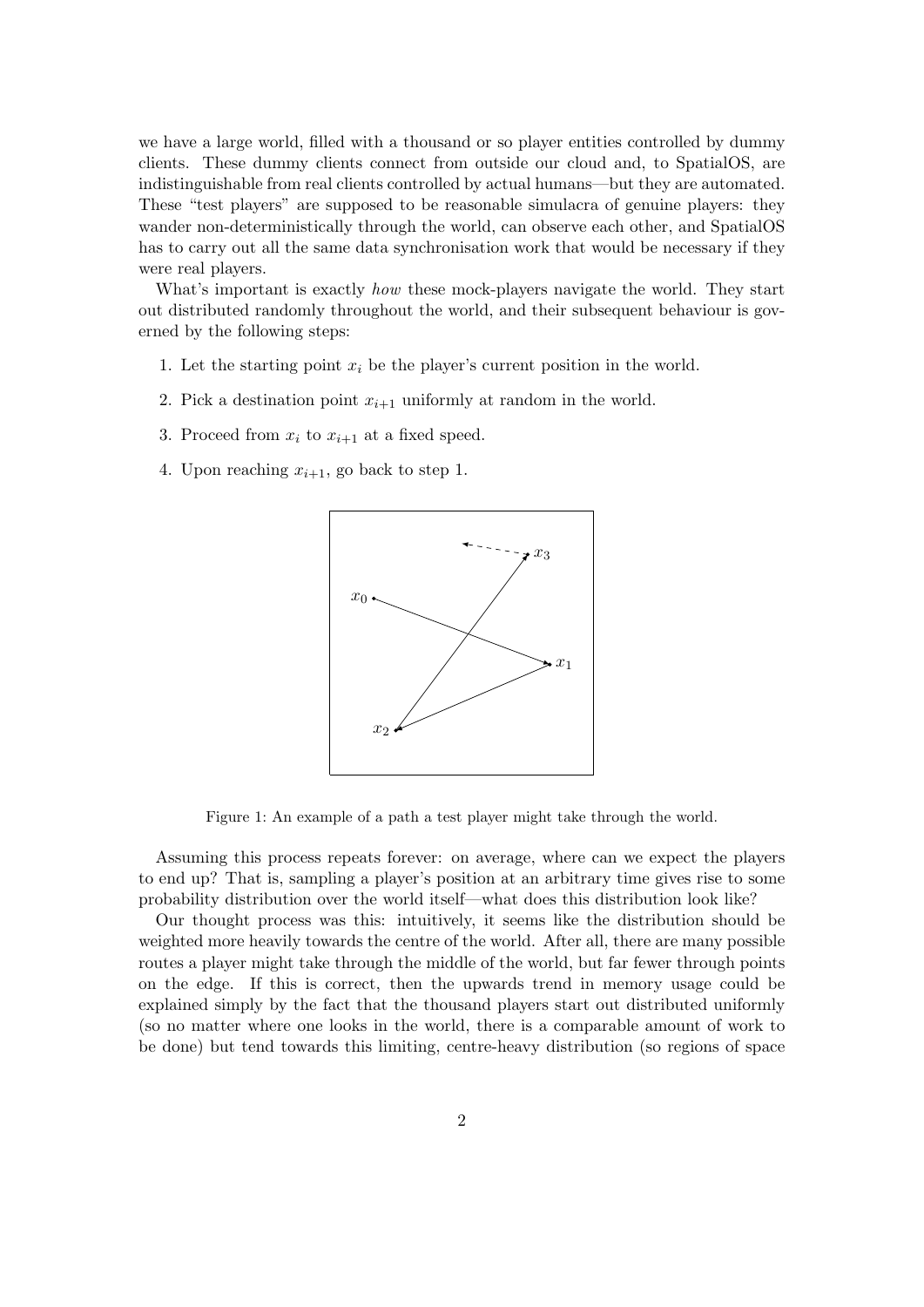towards the centre of the world eventually become disproportionately complex, and require more resources to simulate).

Intuitive reasoning is all well and good, but to be sure we need something more rigorous.

# 3 Calculus

In the case of our test simulation, the world is a (large) three-dimensional cube, but for simplicity's sake we analyze the case where the world is the unit interval [0, 1].

A player's trajectory through the world can be viewed as an (infinite) sequence of path segments, where each path segment has a pair of endpoints  $(x_i \text{ and } x_{i+1})$  and is traversed in time proportional to  $|x_{i+1} - x_i|$ . The probability distribution of a player's position in the world at some arbitrary time can be expressed as a probability density function[2](#page-2-0)  $p(z)$ , where  $z \in [0,1]$  represents a position in the world. This can be computed by summing the contribution from each possible path segment, weighted by the likelihood that a player is currently traversing that path segment:

$$
p(z) = \int_0^1 \int_0^1 \frac{f(x_0, x_1) \, \delta_{x_0, x_1}(z)}{|x_1 - x_0|} \, \mathrm{d}x_1 \, \mathrm{d}x_0.
$$

Here  $\delta_{x_0,x_1}(z)$  is 1 if z lies on the path segment from  $x_0$  to  $x_1$  (i.e. min $(x_0,x_1) \leqslant z \leqslant$  $\max(x_0, x_1)$  and 0 otherwise, and  $f(x_0, x_1)$  is the probability density function giving the distribution for which path segment is currently being traversed at an arbitrary time. This can be read as combination of probability density functions:  $f(x_0, x_1)$  means "given we are on the way from  $x_0$  to  $x_1$ ", and  $\delta_{x_0,x_1}(z)/|x_1-x_0|$  is the probability density function for a single traversal between  $x_0$  and  $x_1$ .

By symmetry we can assume  $x_0 \leq x_1$  and rewrite this as

$$
p(z) = 2 \int_0^z \int_z^1 \frac{f(x_0, x_1)}{x_1 - x_0} dx_1 dx_0.
$$

Now, path segments are chosen uniformly at random at each endpoint, but since the player takes a longer time to traverse longer path segments, the likelihood of a path segment being the current one at an arbitary time is proportional the length of the segment. Therefore, with normalisation,

$$
f(x_0, x_1) = \frac{|x_1 - x_0|}{S}
$$

with

$$
S = \int_0^1 \int_0^1 |x_1 - x_0| \, dx_1 \, dx_0
$$
  
=  $2 \int_0^1 \int_{x_0}^1 (x_1 - x_0) \, dx_1 \, dx_0$   
=  $\int_0^1 (1 - 2x_0 + x_0^2) \, dx_0 = \frac{1}{3}.$ 

<span id="page-2-0"></span> $^{2}$ [https://en.wikipedia.org/wiki/Probability\\_density\\_function](https://en.wikipedia.org/wiki/Probability_density_function)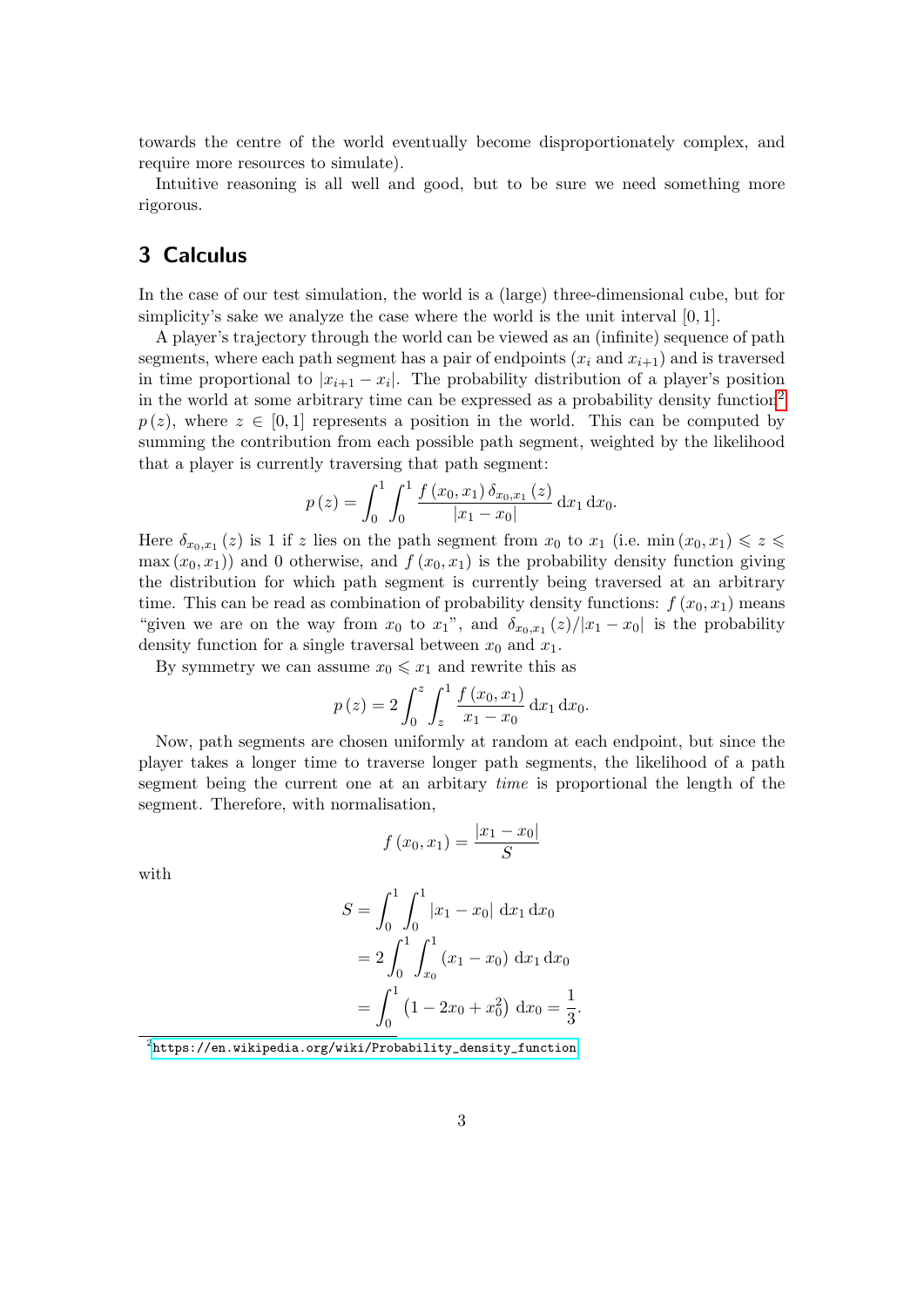Cancelling, we have

$$
p(z) = 6 \int_0^z \int_z^1 1 \, dx_1 \, dx_0 = 6 \int_0^z (1 - z) \, dx_0 = 6z (1 - z).
$$

Note that this has all the properties we expect: it's symmetric around  $z=\frac{1}{2}$  $\frac{1}{2}$ , positive on [0, 1], and its integral over the whole world is 1. That is,  $p(z)$  really is a probability density function, and the quadratic distribution<sup>[3](#page-3-0)</sup> it describes is a plausible explanation for our "memory leak". Better still, we verified this result empirically with a simple one-dimensional simulation of our test players' behaviour (a simulation of a simulation, if you will).



Figure 2: The graph of  $p(z) = 6z(1-z)$ .

### 4 Resolution

We now have an explanation, but the situation isn't ideal. What if this odd evolution in the test simulation's memory usage as the test players slowly congregate toward the centre of the world hides a real memory leak?

One obvious solution, now that we have this formula, is to initially distribute the players in the world according to  $p(z)$  (or a higher-dimension generalisation)—then the simulation will be steady-state, at least.

On the other hand, it could cause some confusion if different regions in the test deployment have wildly different resource requirements. To avoid this, it might be even better if we could somehow modify the test players' behaviour such that they maintain a consistent uniform distribution despite their random movement. One might suppose

<span id="page-3-0"></span> $^3$ [https://en.wikipedia.org/wiki/U-quadratic\\_distribution](https://en.wikipedia.org/wiki/U-quadratic_distribution)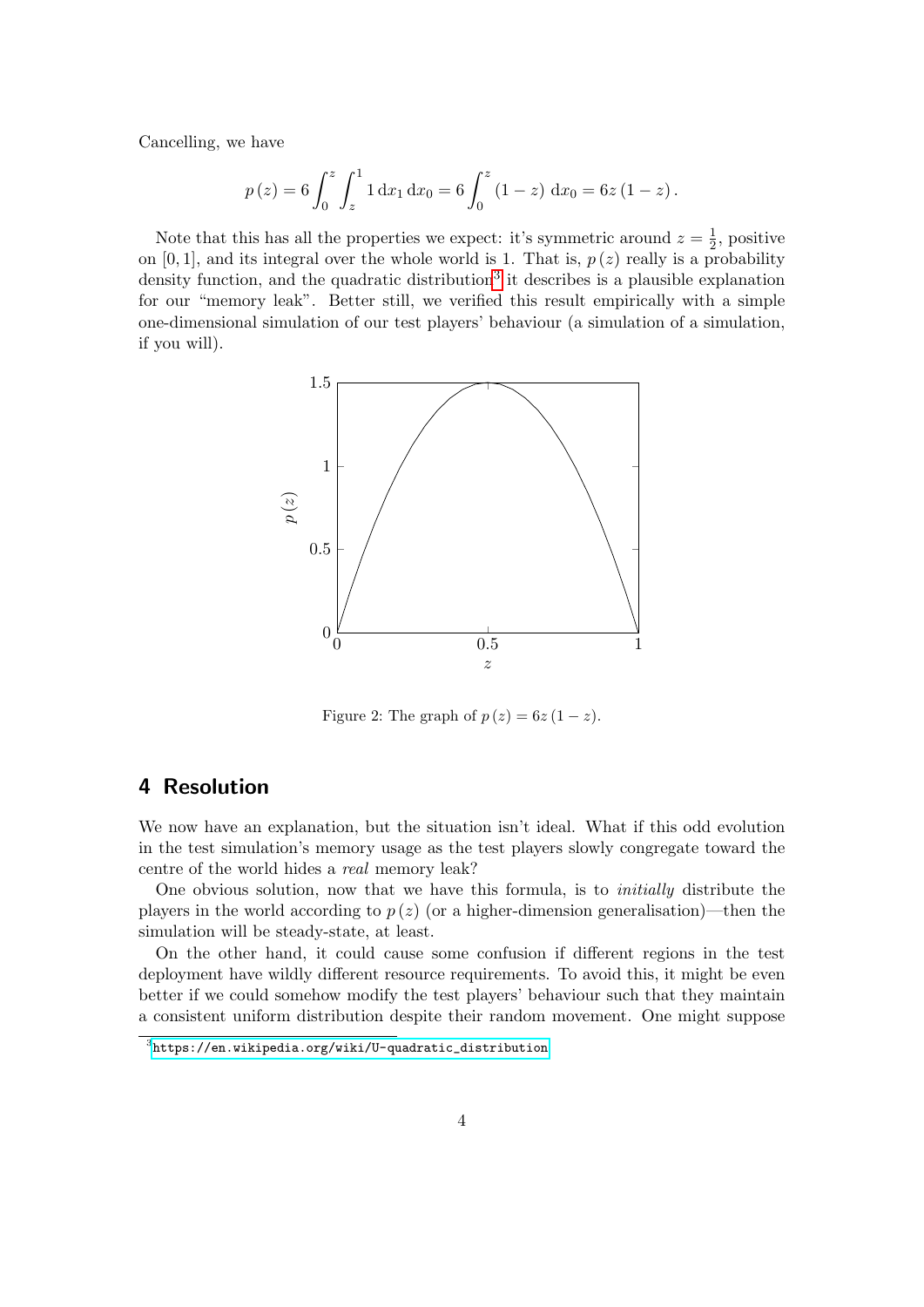that we could weight each choice of destination point away from the middle in order to cancel out  $p(z)$  and obtain a uniform distribution. Unfortunately, this does not seem to be possible: doing so would amount to finding a density function  $q$  with

$$
\int_0^z \int_z^1 g(x_0) g(x_1) dx_1 dx_0 = C,
$$

where C is some constant. Letting G be the antiderivative of q with  $G(0) = 0$  and  $G(1) = 1$ , the left-hand side is  $G(z) (1 - G(z))$ . But  $G(1 - G) = C$  is a quadratic equation and so has at most two solutions; so  $G$  is a step function and  $q$  must be zero almost everywhere.

By analogy, even in the discrete version (choosing from only  $n$  possible destination points spaced evenly along the unit interval) there is no way to obtain a uniform distribution except in the trivial cases where  $n \leq 3$ .

The only practical way to do fix the problem, then, is to use a qualitatively different process for controlling the players' behaviour: for instance, a random walk on a bounded *n*-dimensional lattice<sup>[4](#page-4-0)</sup>, which is well-known to converge to a uniform distribution.

| $\boldsymbol{x}_0$ | $\boldsymbol{x}_1$ |       |  |
|--------------------|--------------------|-------|--|
|                    | $\boldsymbol{x}_2$ | $x_3$ |  |
|                    |                    |       |  |
|                    |                    |       |  |
|                    |                    |       |  |

Figure 3: A random walk on a bounded 2-dimensional lattice. Points not actually on the grid will never be visited at all, but we can make the grid arbitrarily fine-grained, and distribution over the grid is uniform.

## 5 Appendix: a variant of the original problem

Mostly by accident, we also solved the case where the test players don't have constant speed, but instead each path segment is traversed in constant time. This is exactly the same thing as saying that each path segment is equally likely to be the current one

<span id="page-4-0"></span> $^4$ [https://en.wikipedia.org/wiki/Random\\_walk#Lattice\\_random\\_walk](https://en.wikipedia.org/wiki/Random_walk#Lattice_random_walk)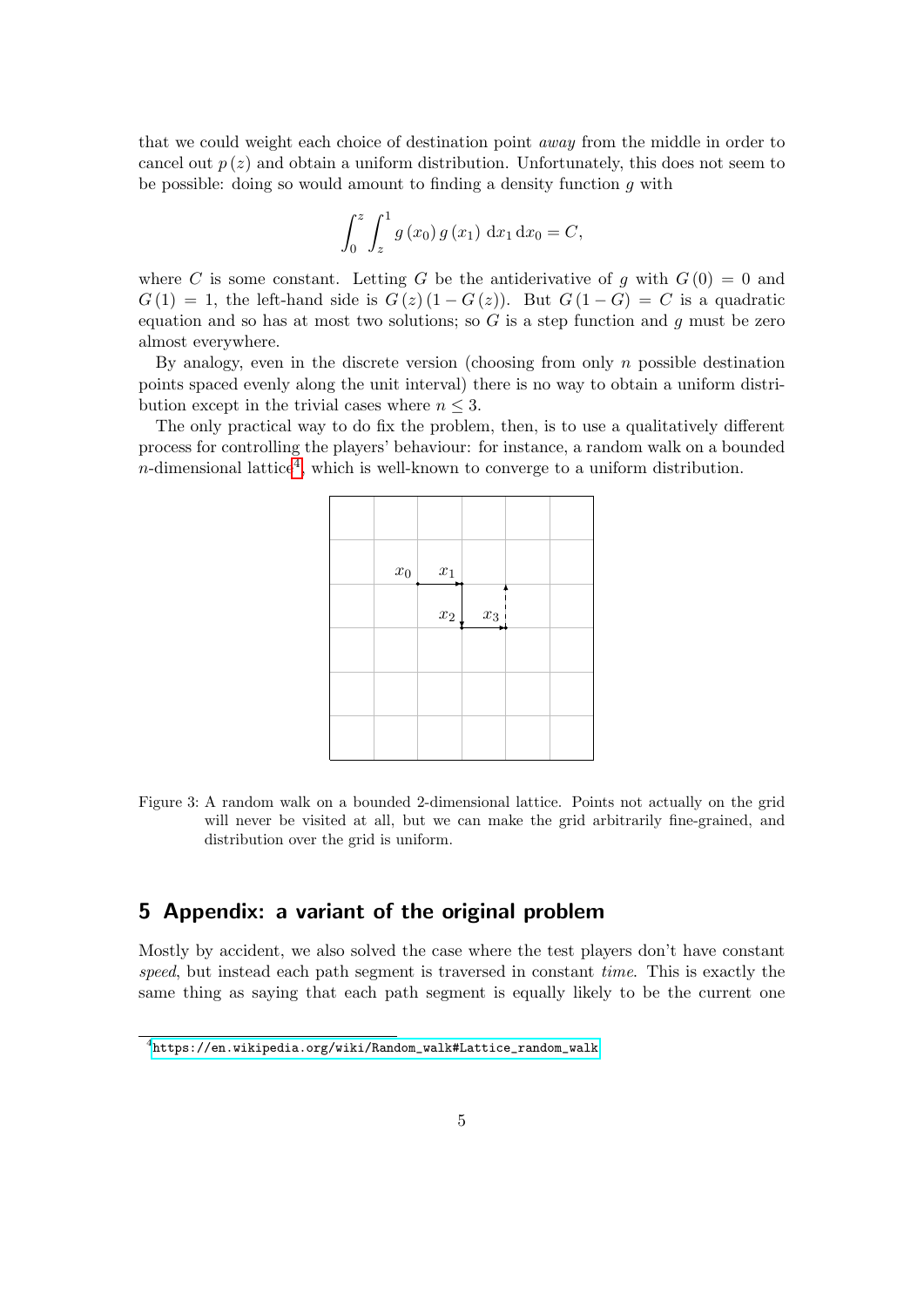at some arbitrary time, so  $f(x_0, x_1) = 1$  and the density function becomes the (more difficult) integral

$$
p(z) = 2 \lim_{t \to 0} \int_0^{z-t} \int_{z+t}^1 \frac{1}{x_1 - x_0} dx_1 dx_0.
$$

Naming the double integral in the above equation  $I(z, t)$  we have

$$
I(z,t) = \int_0^{z-t} \int_{z+t}^1 \frac{1}{x_1 - x_0} dx_1 dx_0
$$
  
= 
$$
\int_0^{z-t} [\ln(1 - x_0) - \ln(z + t - x_0)] dx_0.
$$

Note that  $-(a-x)\ln(a-x) - x$  is an antiderivative of  $\ln(a-x)$ , so

$$
I(z,t) = [(z+t-x_0) \ln (z+t-x_0) - (1-x_0) \ln (1-x_0)]_0^{z-t}
$$
  
= 2t \ln (2t) - (1-z+t) \ln (1-z+t) - (z+t) \ln (z+t).

Taking the limit as  $t \to 0$  we have

$$
p(z) = 2 \ln \left[ \frac{\left(1-z\right)^{z-1}}{z^z} \right].
$$

Again, this turns out to be a well-behaved, positive, symmetric function over [0, 1]. Furthermore, its integral over this domain is 1, which can be seen by considering

$$
\lim_{t \to 0} \int_{t}^{1-t} p(z) dz = \lim_{t \to 0} (P(1-t) - P(t))
$$

where  $P(z) = \ln(1 - z) + z(1 + p(z)) + z^2 \ln(z/(1 - z))$  is an antidervative of  $p(z)$ .